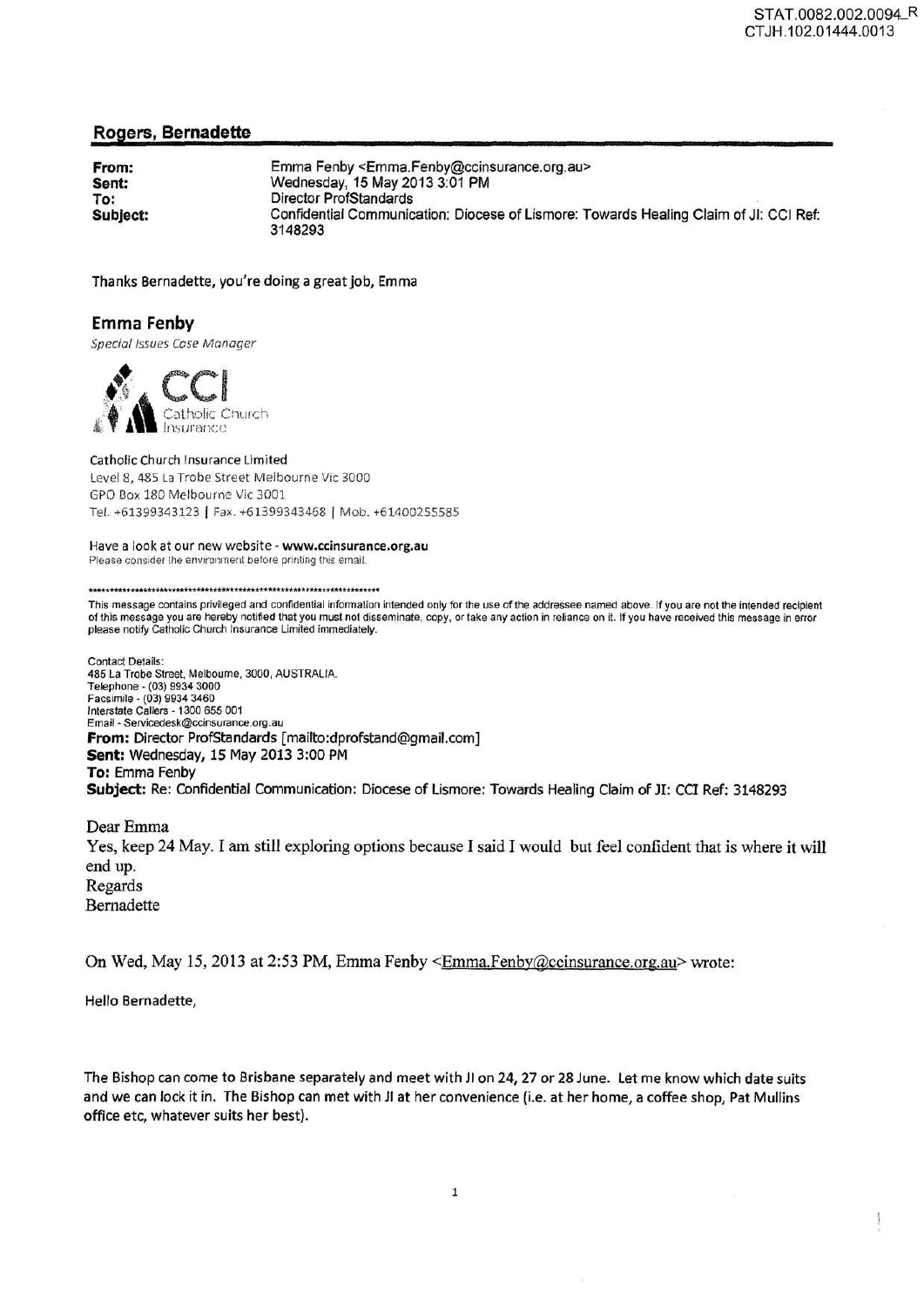Is the 24 May date able to be confirmed? Can the Claimant's lawyer rearrange his diary?

Many thanks for your assistance, Emma

# Emma Fenby

Special Issues Case Manager



Catholic Church Insurance Limited Level 8, 485 La Trobe Street Melbourne Vic 3000 GPO Box 180 Melbourne Vic 3001 Tel. +61399343123 | Fax. +61399343468 | Mob. +61400255585

Have a look at our new website - www.ccinsurance.org.au Please consider the environment before printing this email.

---···-····\_. ... ·--·····---· .. ···············-· ............. \_..-.... -.-.-

This message contains privileged and confidential infonnation intended only for the use of the addressee named above. If you are not the intended recipient of this message you are hereby notified that you must not disseminate, copy, or take any action in reliance on it. If you have received this message in error please notify Catholic Church Insurance Limited immediately.

Contact Details: 485 La Trobe Street. Melbourne. 3000. AUSTRALIA. Telephone • (03) 9934 3000 Facsimile • (03) 9934 3460 Interstate Callers -1300 655 001 Email - Servicedesk@ccinsurance.org.au

From: Director ProfStandards [mailto:dprofstand@gmail.com] Sent: Wednesday, 15 May 2013 2:49 PM To: Emma Fenby

Subject: Fwd: Confidential Communication: Diocese of Lismore: Towards Healing Claim of JI: CCI Ref: 3148293

Hello Emma

Can you *tell* me what date you are proposing for the meeting with Bishop Jarrret?

Regards

Bernadette

---------- Forwarded message ----------

From: Jennifer Ingham REDACTED

Date: Wed, May 15, 2013 at 2:41 PM

Subject: RE: Confidential Communication: Diocese of Lismore: Towards Healing Claim of Il: CCI Ref: 3148293

To: Director ProfStandards <dprofstand@gmail.com>

Thank you Bernadette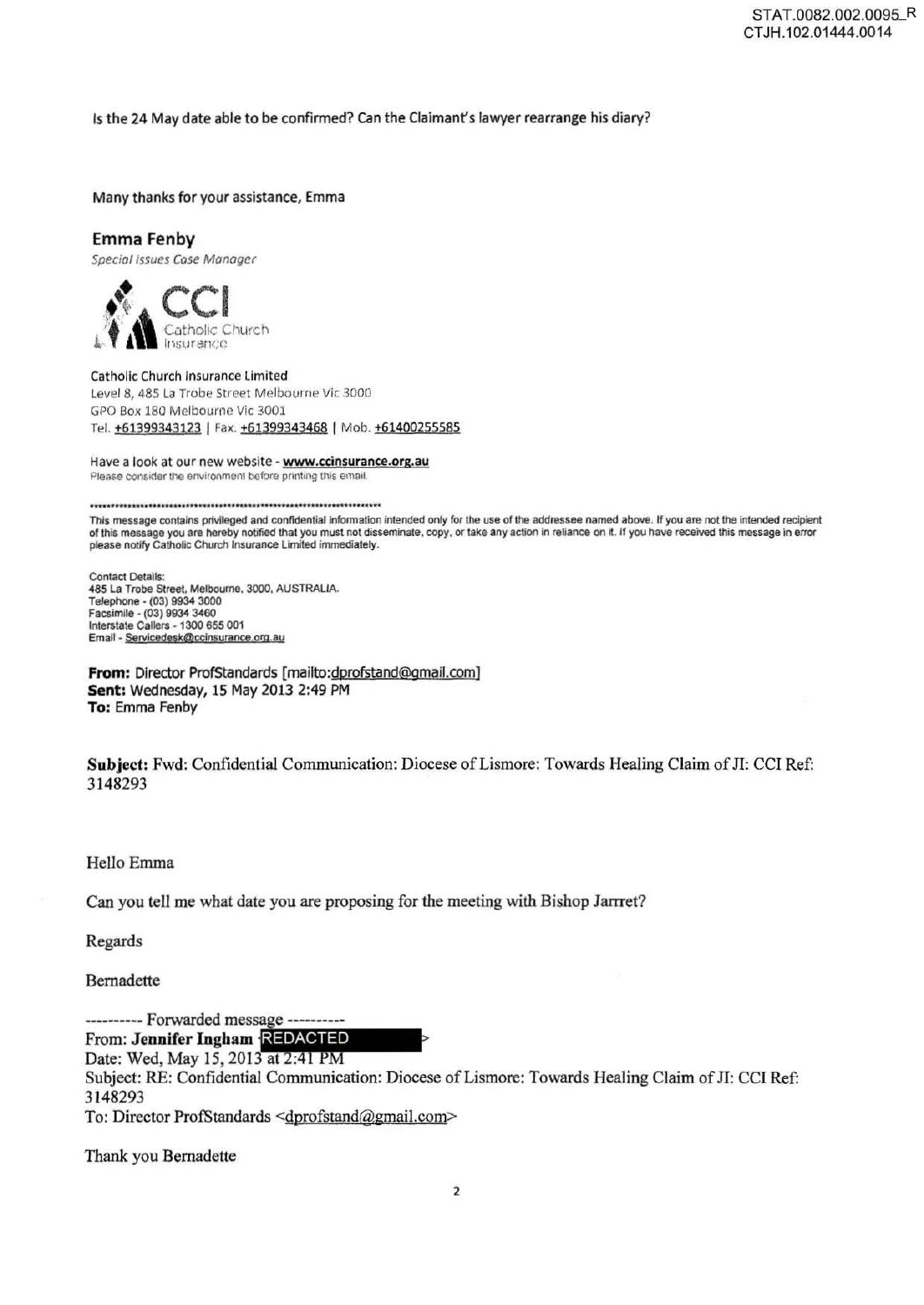May I confirm the date for my Meeting with Bishop Jarret in June.

Thank you

regards

jennifer

Date: Wed, 15 May 2013 14:10:41 +1000 Subject: Fwd: Confidential Communication: Diocese of Lismore: Towards Healing Claim of JI: CCI Ref: 3148293<br>From: dprofstand@gmail.com To: REDACTED

Hello Jennifer.

Please see attached CV of Chris Wallace.

i am still waiting for information back about your change of date request

Regards

Bernadette

---------- Forwarded message ----------From: Emma Fenby <Emma.Fenby@ccinsurance.org.au> Date: Wed, May 15, 2013 at 1 :48 PM Subject: Confidential Communication: Diocese of Lismore: Towards Healing Claim of JI: CCI Ref: 3148293 To: Dprofstand <dprofstand@gmail.com>

Hello Bernadette,

Please see **attached,** as requested, Chris Wallace's CV. You will note that he is the Diocesan Chancellor and has been since 2005.

Please let me know if you have any questions.

Many thanks for your assistance, Emma

**Emma Fenby Special Issues Case Manager**